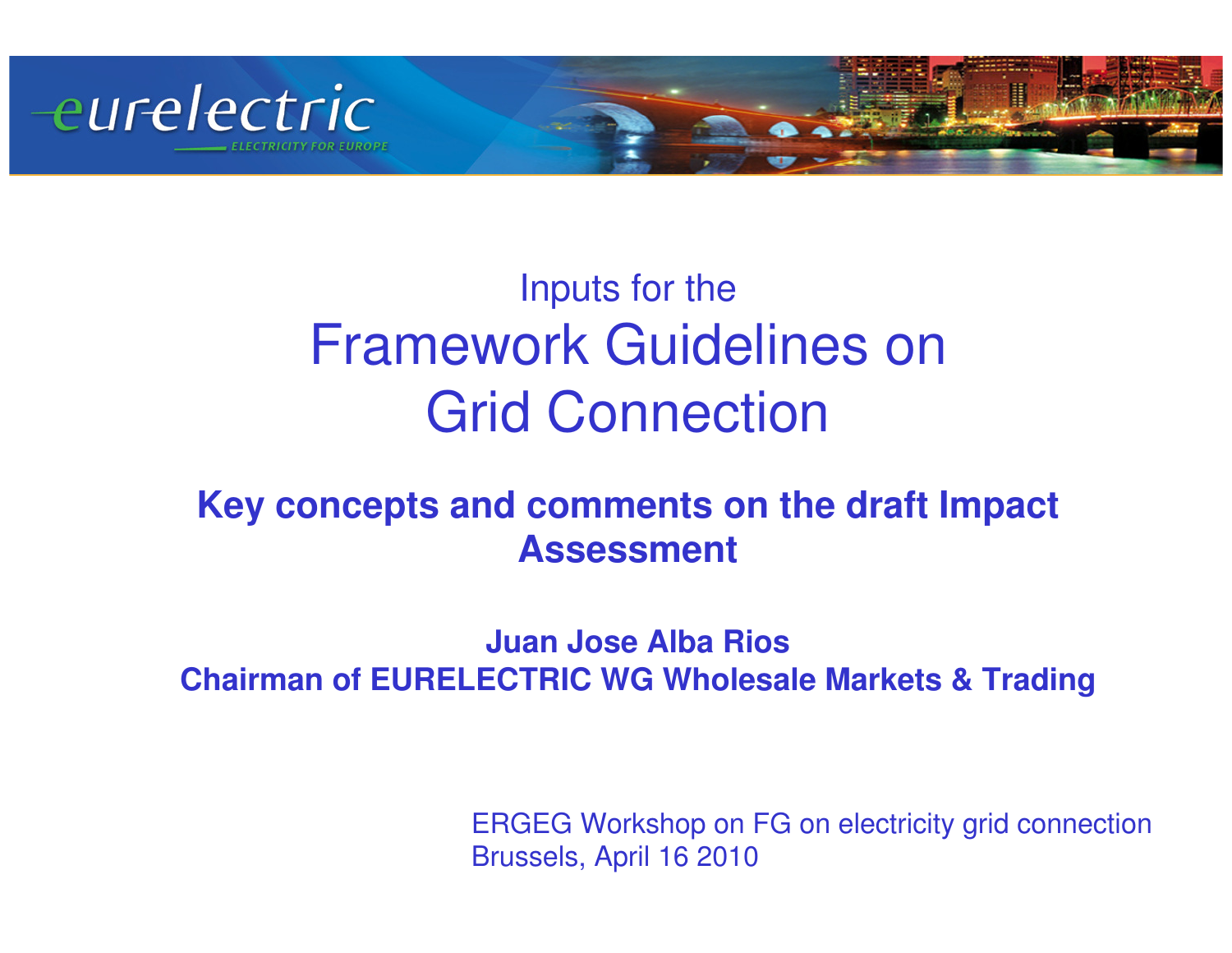

# **Agenda**

- 1. Preliminary considerations: connection and access
- 2. Connection: investment and operational **requirements**
- 3. Some solutions and recommendations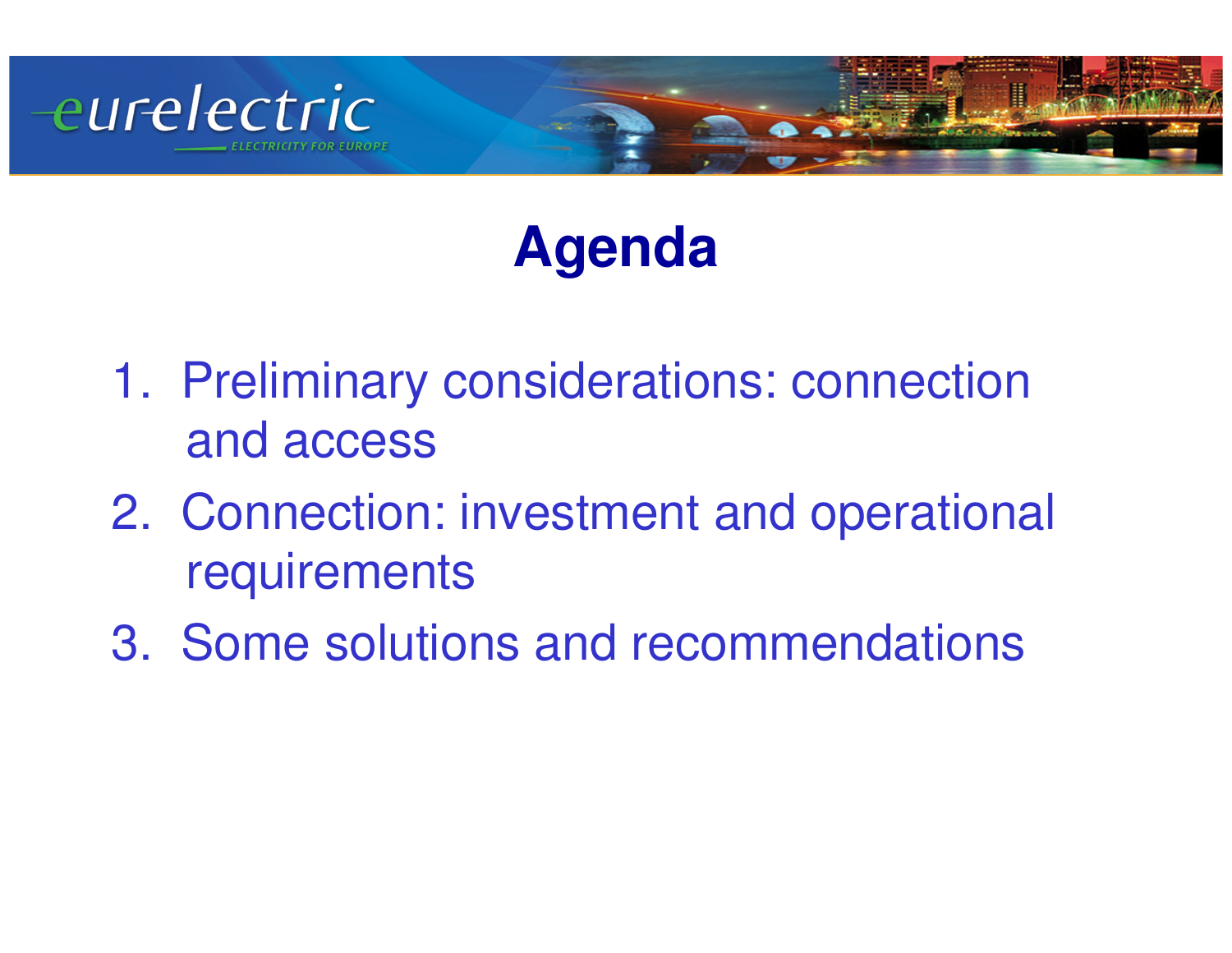

## **Preliminary considerations: Connection and access are two closely linked issues**

### **Connection:**

Installations which have to be developed to link the existing grid with the new generation (or load) facilities:

- •It does not modify the existing network.
- $\bullet$ But could require network reinforcements
- $\bullet$  Connection procedures also involve the technical conditions/requirements which should be applied for all the lifetime of the connected facility.

#### **Access:**

The right to deliver (or take) energy to/from the grid.

- •Is the existing grid capable of moving freely the energy
- • Would the generation output (or consumption) be restricteddepending on some external variables, out of the users'control?

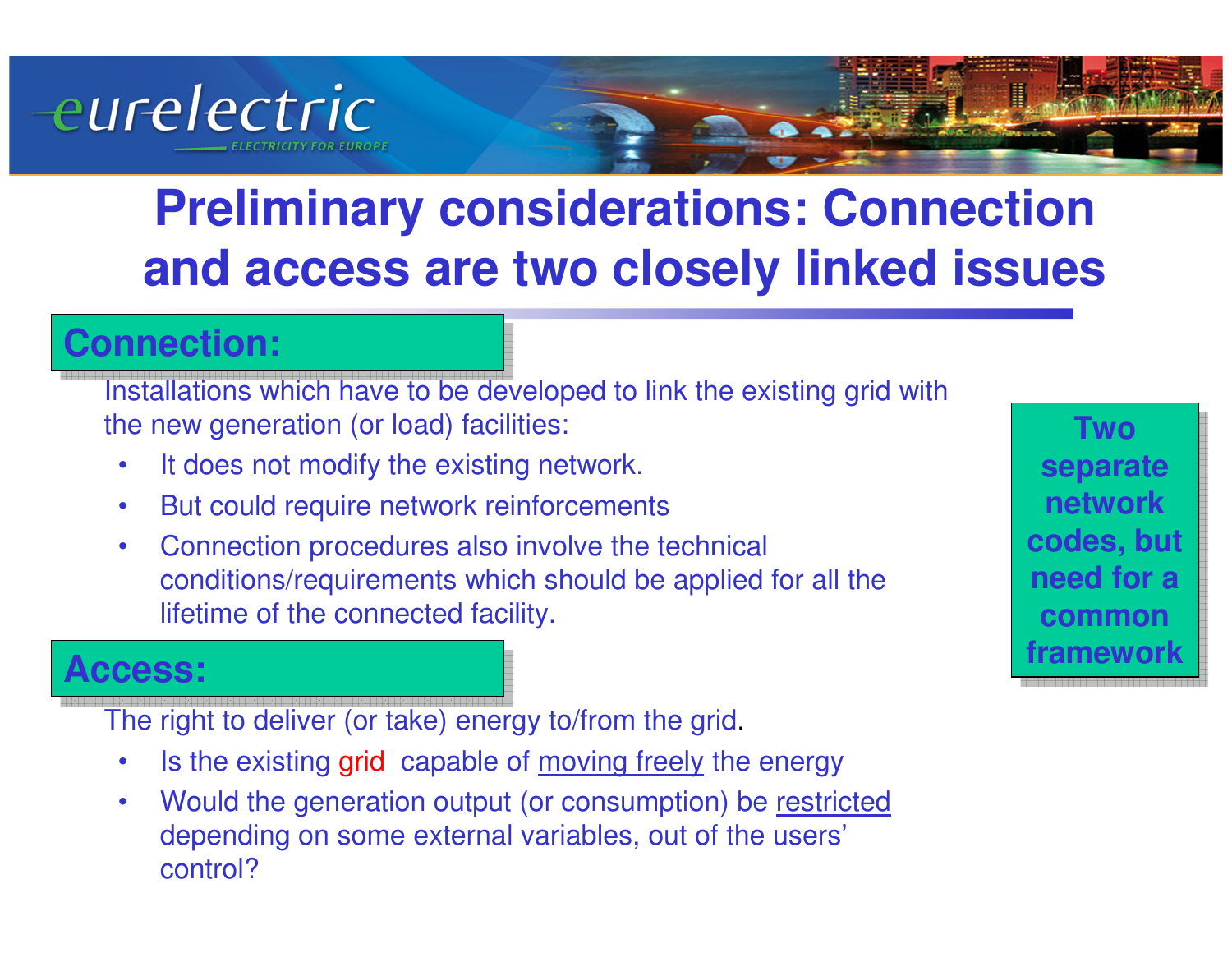

## **Preliminary considerations: Connection and access are two closely linked issues**

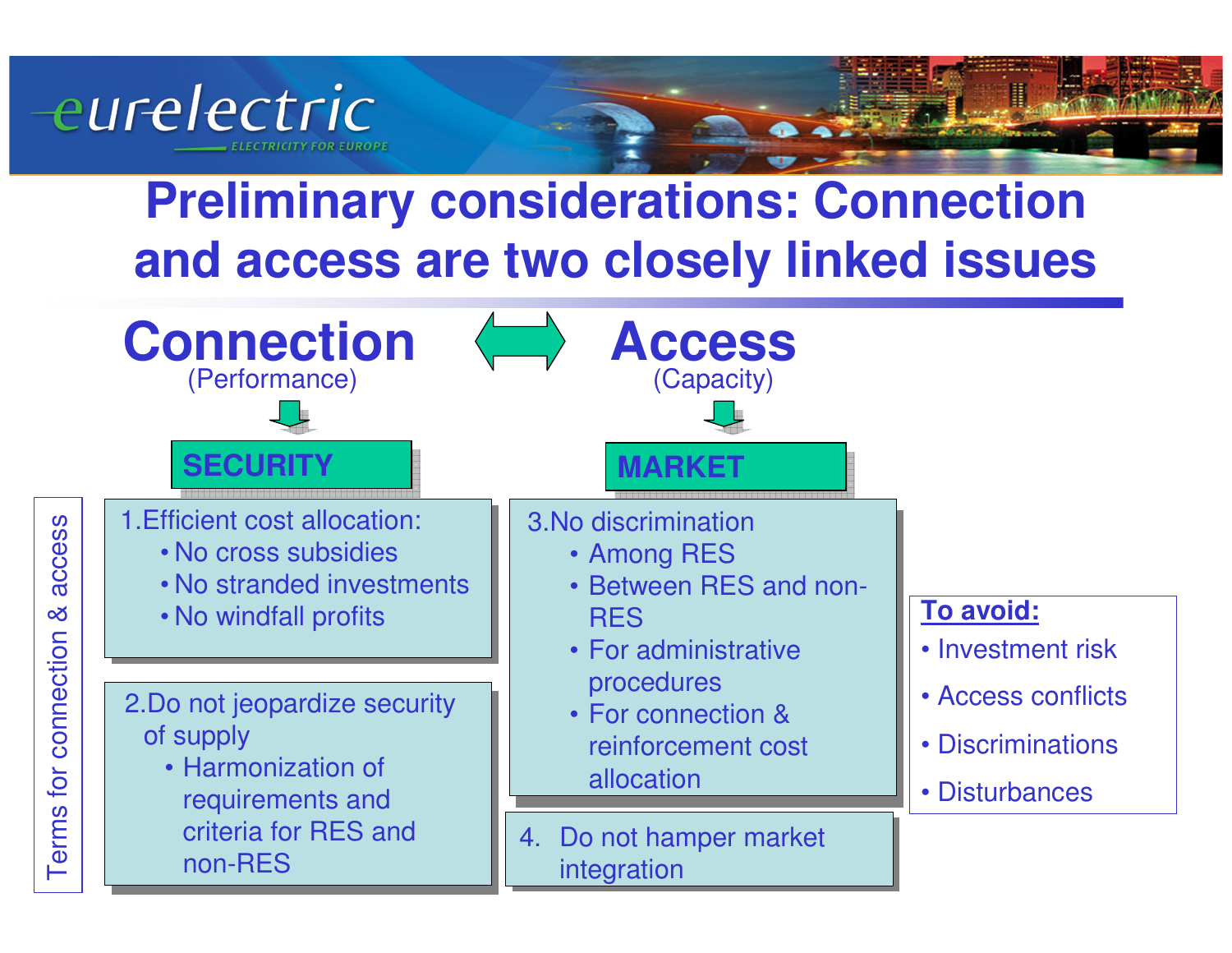

## **Preliminary considerations: Access - capacity reservation**

**Existence of capacity Existence of capacity reserve of the networkreserve of the network**

- When assessing access capacity, how should existing generators be treated?•
- •How should expected generators be treated?



**investmentsinvestments**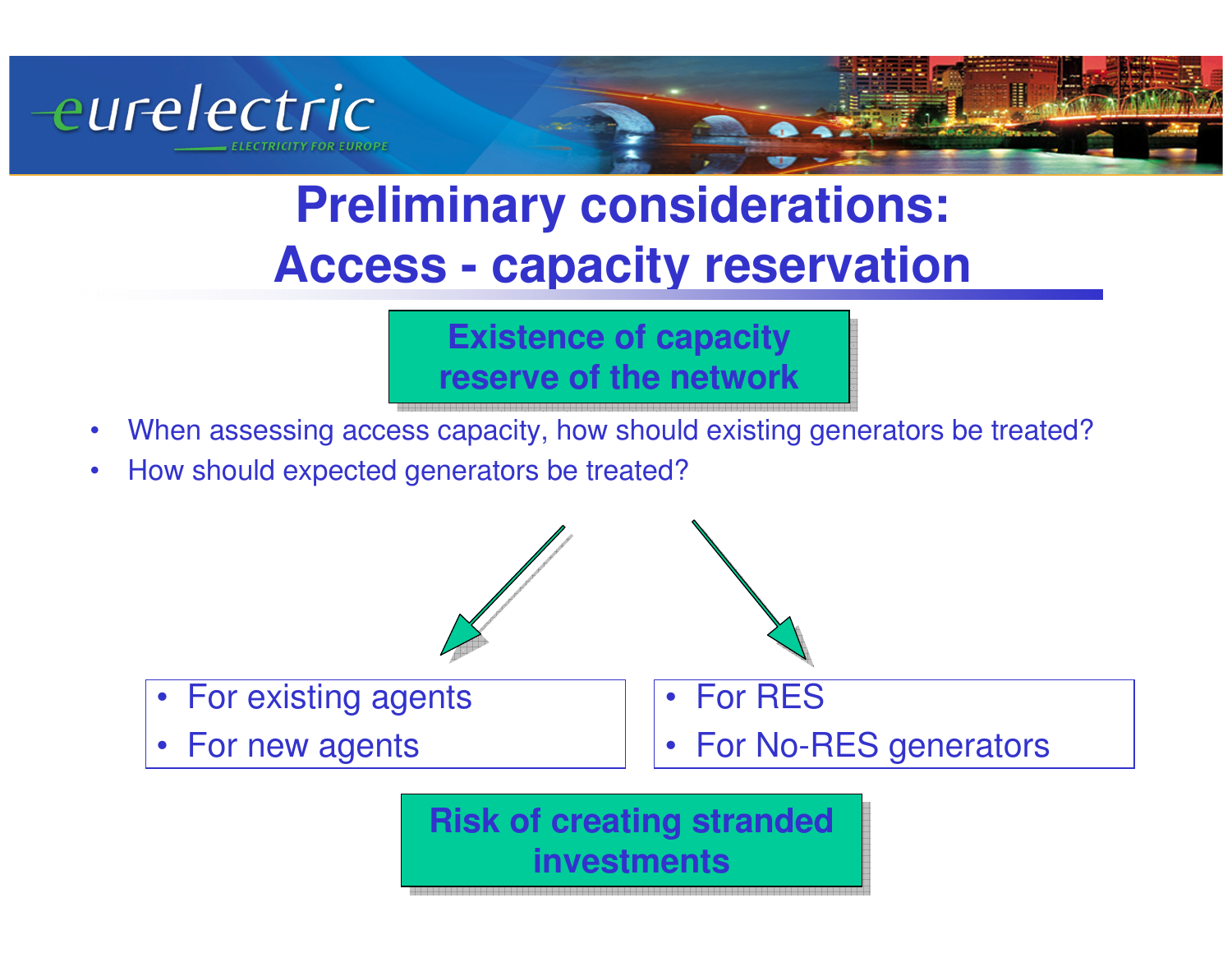



# **Access and capacity reservation: Example - North-Western Spain**



**Limitation Limitation on on production production of several of several thermal thermal unitsunits**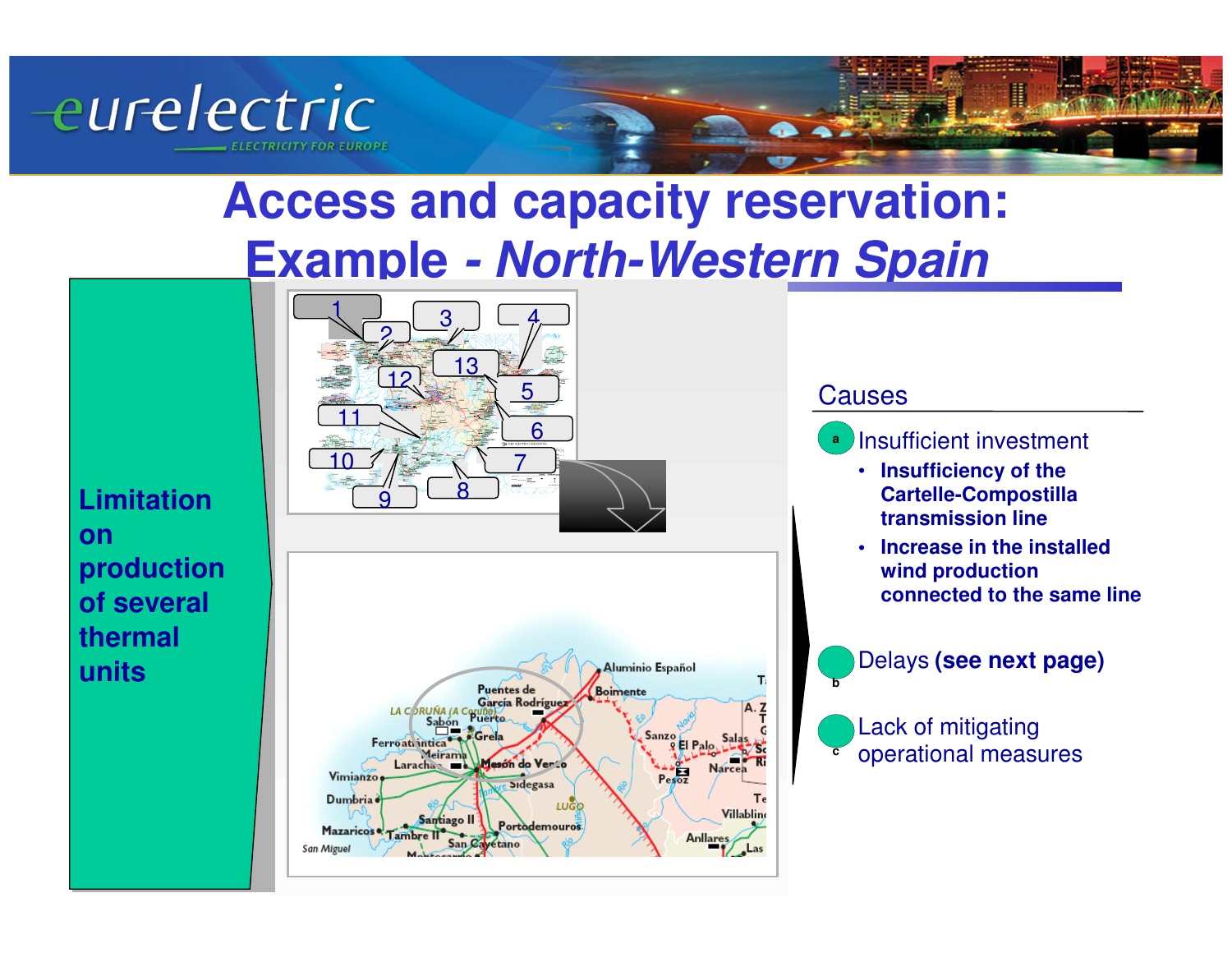

## **Connection (and access): Investment and operational decisions**

### **1. Investment decisions**

- $\bullet$  What kind of connection should fulfill the operational requirements depending on the user?
- Is the capacity of the existing network enough? Any reinforcements needed?

### **2. Operational requirements**

- How should the connected generation (load) behave
	- **✓ Facing disturbances?**<br>✓ Providing/uning anoill
	- $\checkmark$  Providing/using ancillary services?
- $\bullet$ If capacity is not enough, how will constraints be managed in the operation/dispatch?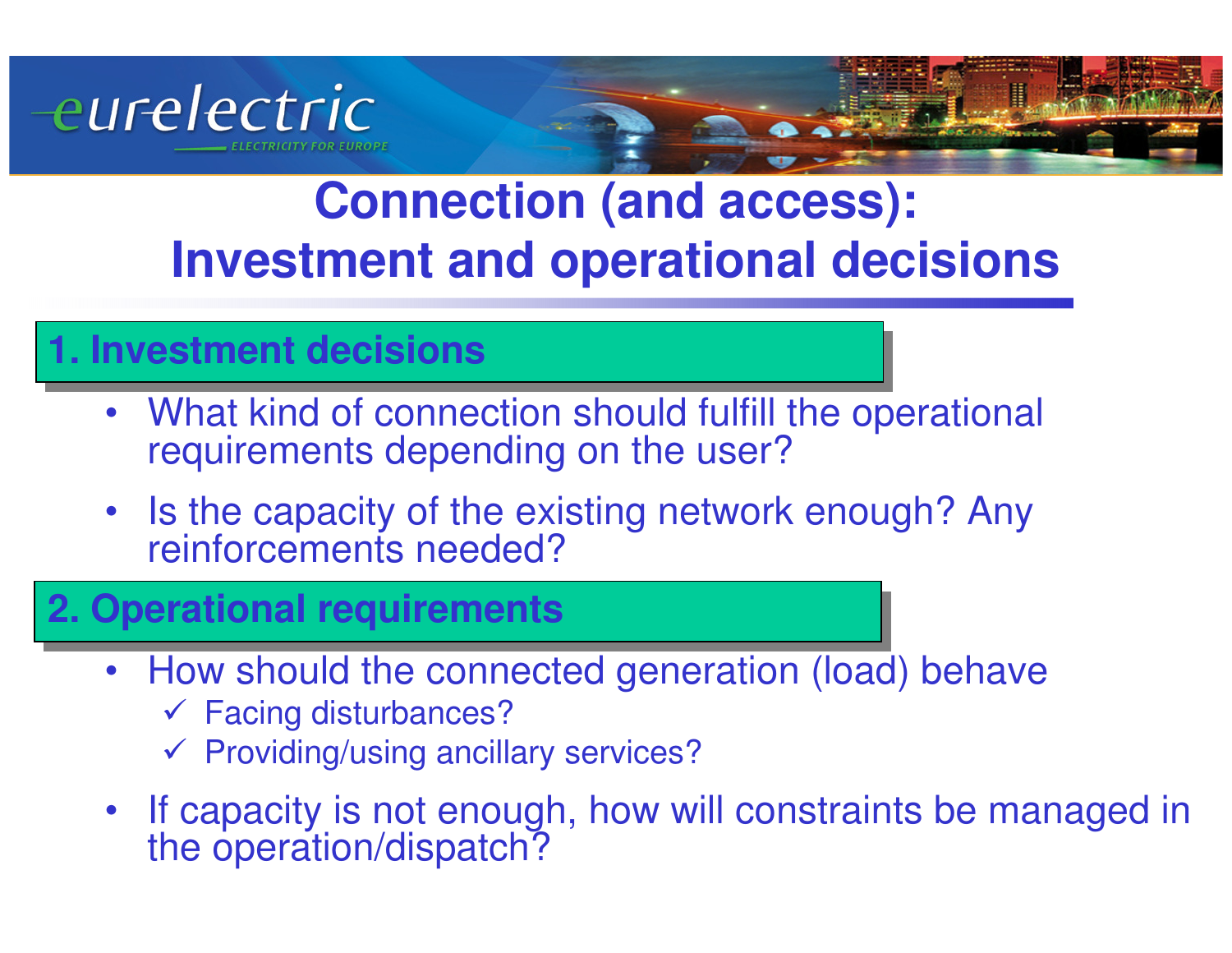

## **Connection: investment decisionsWhen do we need to expand the network?**

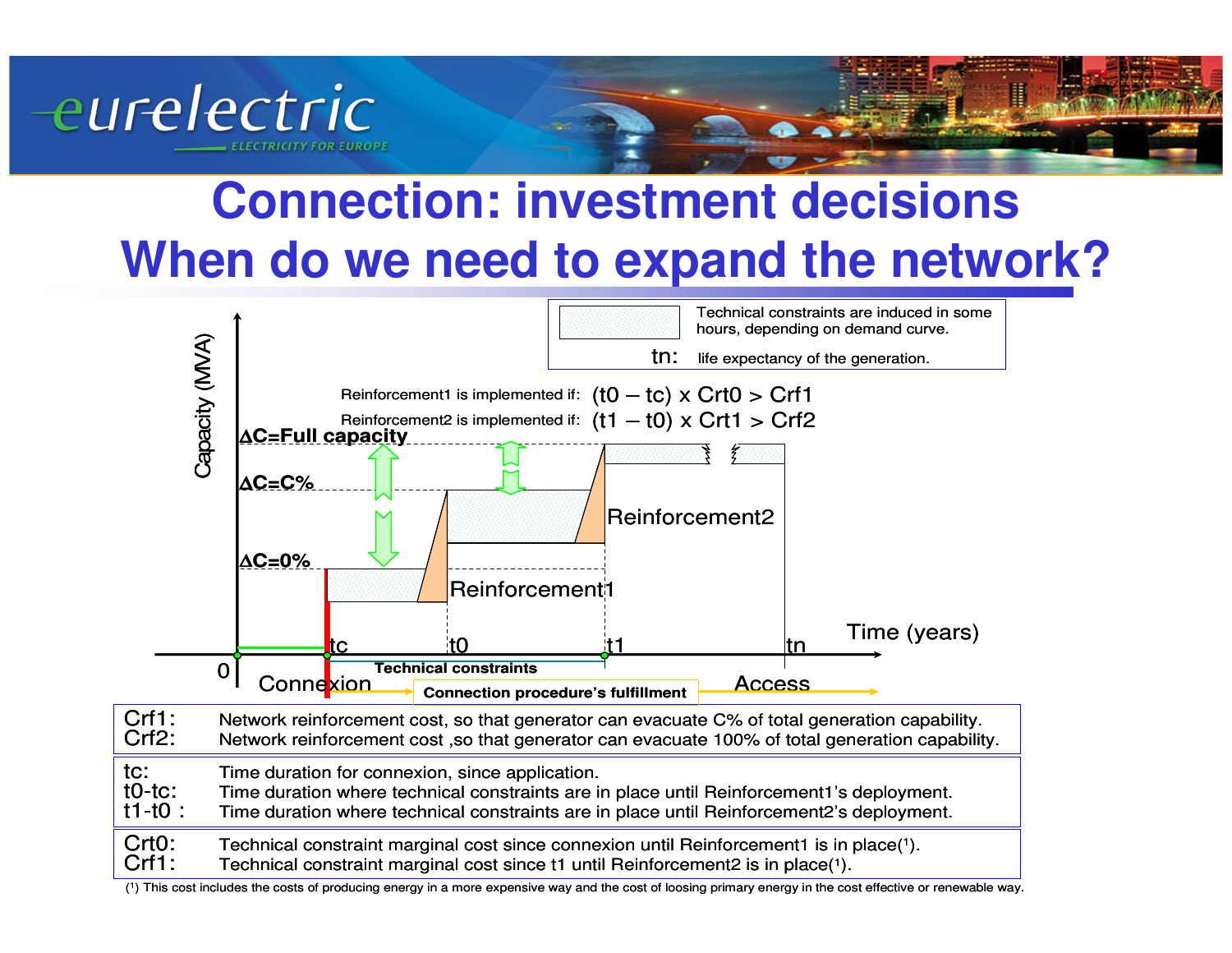

## **Connection: operational requirementsWhat do we need to require from connected entities?**

- **✓ Operating frequency**<br>✓ Operating voltage ra
- **✓ Operating voltage range**<br>✓ Frequency control and a
- ← Frequency control and active power reserves
- $\checkmark$  Reactive power generation and voltage control requirements<br> $\checkmark$  Specific connection requirements
- ← Specific connection requirements
- $\checkmark$  System stability requirements<br> $\checkmark$  Protection schemes and settiv
- ← Protection schemes and settings<br>← Controllability and real-time infor
- ← Controllability and real-time information exchanges
- $\checkmark$  Black-start capability, house load operation, island grid operation<br> $\checkmark$  Testing of requirements
- **✓ Testing of requirements**<br>✓ Allowed disturbance lev
- ← Allowed disturbance level (EMC)
- ← Protection schemes and settings
- **✓ Load shedding**
- $\checkmark$  Information exchange
- **✓ Coordination with TSO/DSO**
- **✓** Fault analysis<br>✓ System restor
- $\checkmark$ System restoration after collapse (OEP)
- $\checkmark$  Etc.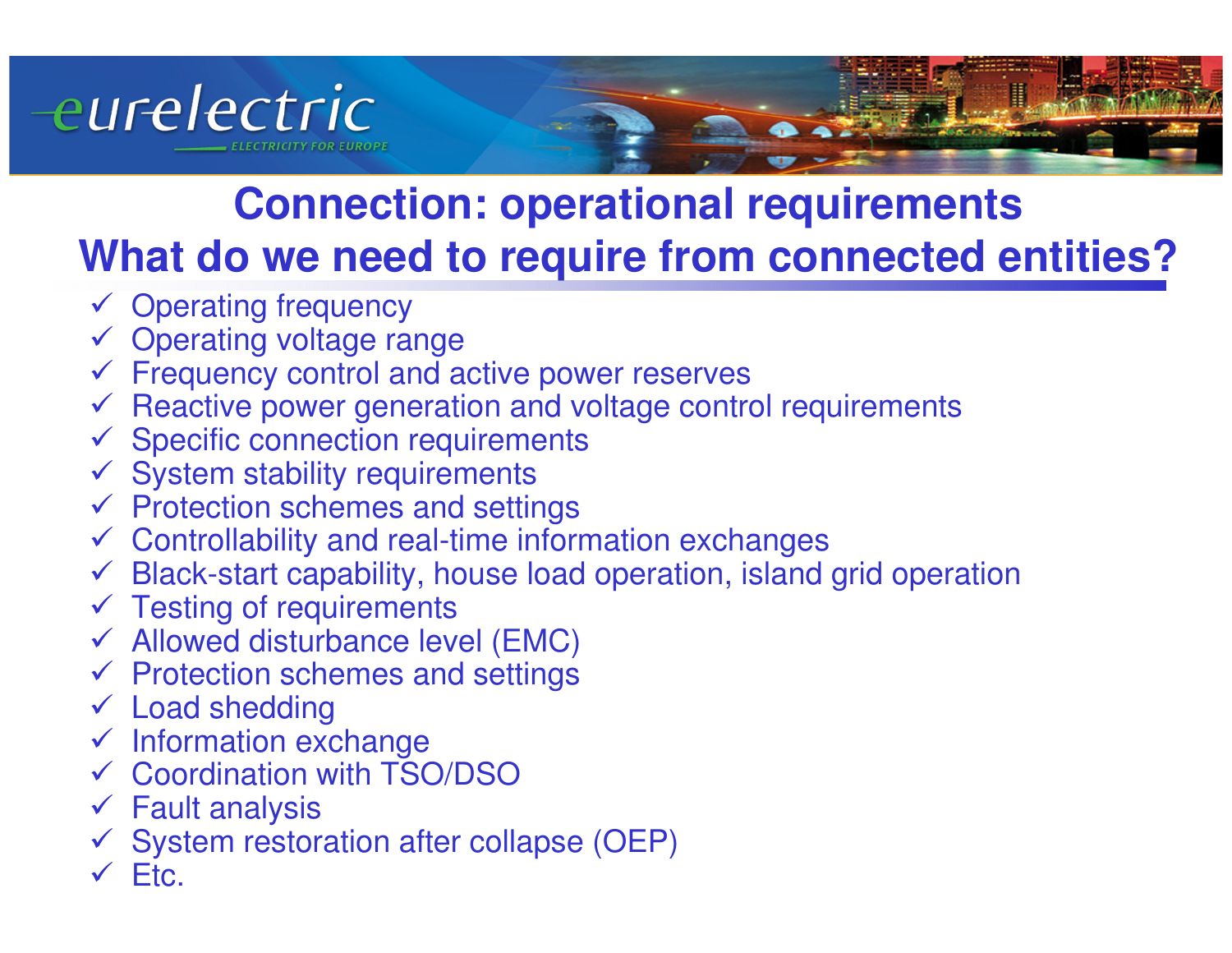## **Connection: operational requirementsAn example of what could go wrong**



eurelectric

- • Nov/4/2006: incident occurred in the German HV grid caused a temporary frequency fall in the majority of the European Electricity System
- • In Spain, this led to the automatic disconnection of 2.800 MW of wind generation: at the time, wind producers were not requires to stand frequency
- • This bad regulation resulted in a major power supply failure
- • Wind generators are now required to support voltage and frequency dips.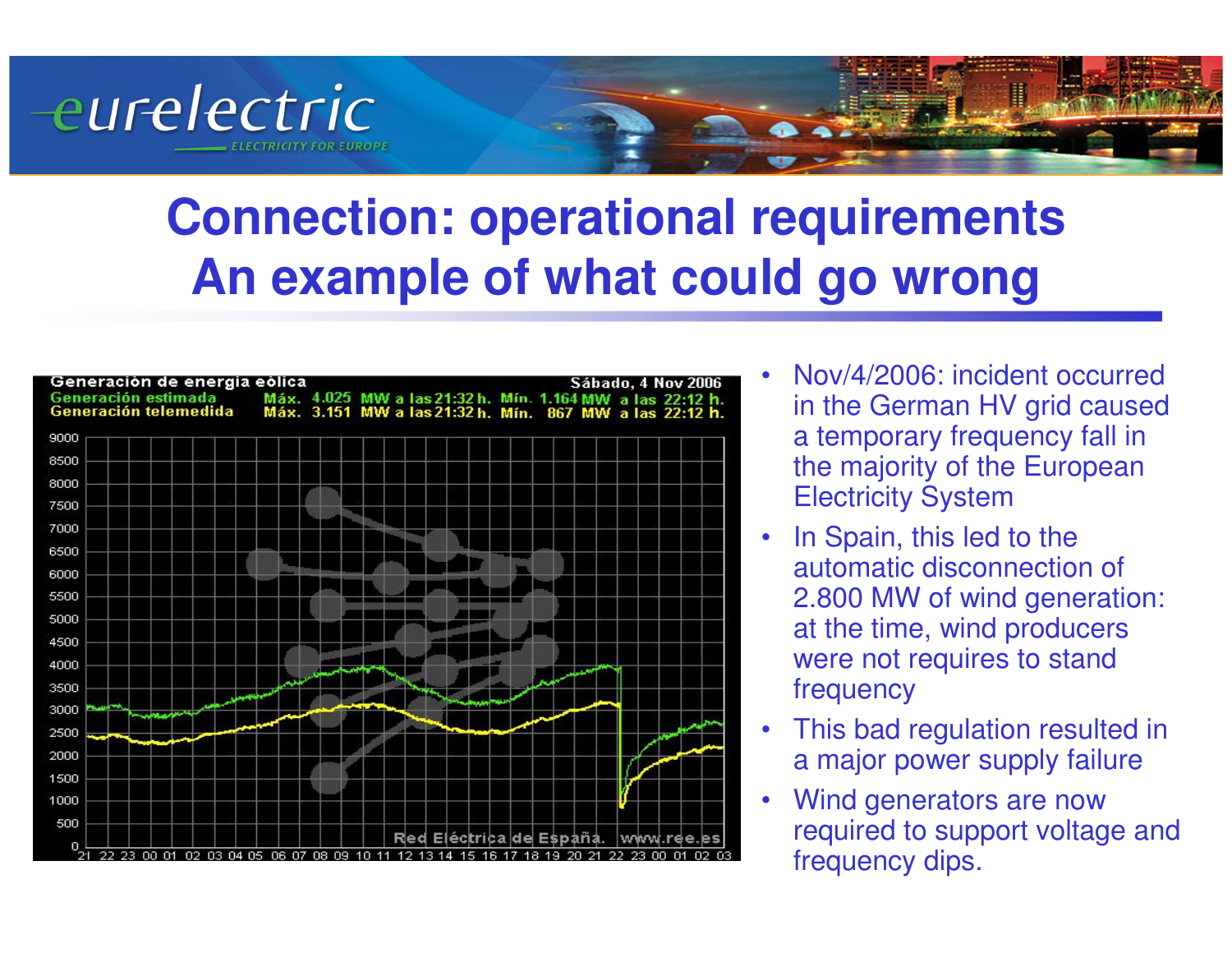

## **What do we expect from the code (1)?**

| Two issues         | 1. Connection behaviour, facing<br>network disturbances                                                                 | quality and security of supply |
|--------------------|-------------------------------------------------------------------------------------------------------------------------|--------------------------------|
| to be<br>addressed | 2. Allocation of costs for<br>connections, reinforcements and<br>management of constraints,<br>avoiding cross subsidies | efficiency and competitiveness |
|                    |                                                                                                                         |                                |

Harmonization of connection requirements:

- **→ Uniform criteria, based on technical**  characteristics of the generators, for
	- → Technical requirements of the connection
	- **→ Behaviour of the generator when** facing disturbances
	- **→ Requirements and incentives** concerning Ancillary Services

Harmonization of cost allocation criteria:

- **→ Uniform rules to allocate** 
	- $\rightarrow$  Connection costs
	- **→ Network reinforcement costs**
	- -Constraint management

**For all generators, RES and non-RES**